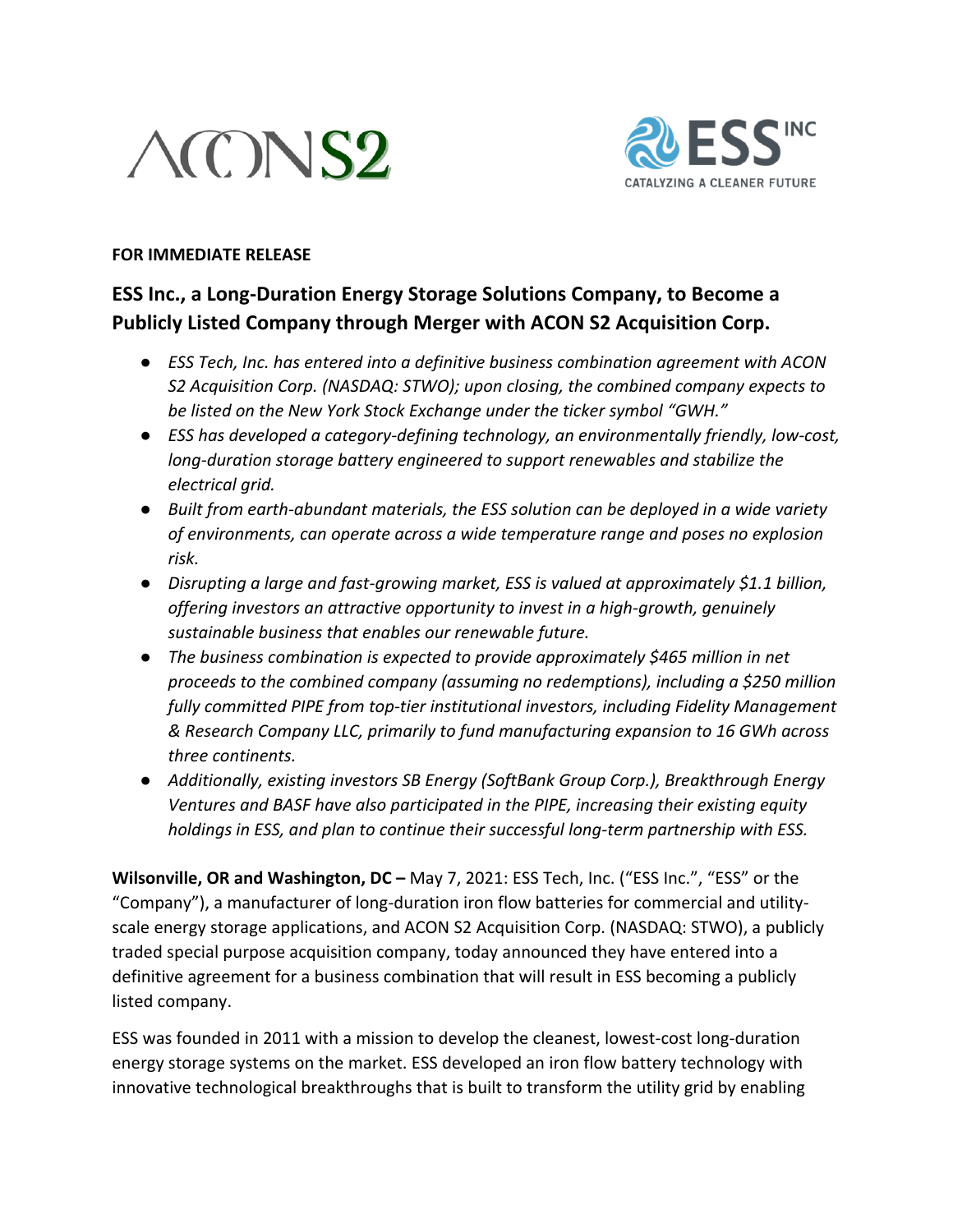safe, environmentally-friendly, long-duration storage. Unlike traditional lithium-ion batteries that are made from hazardous and costly materials, ESS' patent-protected battery solutions use abundant iron, salt and water, making them environmentally safe and cost-effective energy storage systems.

Renewable energy deployment is increasing dramatically, with installation records set each year and now surpassing other forms of new generation coming online. In the long run, gridscale energy storage will need the capabilities of long-duration storage to pick up the load for four to twelve hours when variable generation wanes, yet be flexible enough to support fastchanging grid needs. The total addressable market for energy storage systems is expected to grow at a 34% CAGR from \$8 billion in 2020 to \$56 billion in 2027, driven primarily by growing deployments of solar and wind power, as well as a desire to increase the power grid's resiliency. ESS' energy storage systems provide an optimal solution for utilities, independent power producers and microgrids seeking a reliable, safe and durable solution for four- to twelve-hour power storage that doesn't degrade over time. That is the capability that ESS iron flow battery technology can deliver.

"The goal of ESS from its inception has been to develop a fundamentally new, highperformance battery technology," said ESS CEO Eric Dresselhuys. "Our team has delivered on that goal over the last decade by developing patent-protected iron flow battery technology that is well-suited for the grid and the environment. Unlike currently available approaches, our solution offers a green, lower lifecycle cost, energy storage system with performance that doesn't degrade over time. We're excited about today's announcement as it marks the beginning of our next chapter to capitalize on burgeoning opportunities in the long-duration energy storage market. We are thrilled to team up with ACON S2 to deliver long-term value for our customers, partners, employees, shareholders and the planet as a public company."

Craig Evans, ESS President and Co-founder stated, "Our team worked diligently for the last decade to create a storage solution that could provide a meaningful addition to the world's transition to a renewable future. We have made incredible strides to that end and I am very excited about the next phase for ESS and our ability to accelerate our growth."

"ESS offers a remarkable technology that is a game-changer in the world's transition to clean energy," said Adam Kriger, CEO of ACON S2 Acquisition Corp. "With its tremendous market opportunity and leadership position in cost, performance and sustainability, ESS has a clear trajectory for growth as it scales. We are thrilled that this transaction aligns with our mission of combining with a leader in Strategic Sustainability; when a business' pursuit of sustainability environmental, social and/or economic—is central to driving its performance and success. We look forward to collaborating with Eric, Craig and the entire ESS team."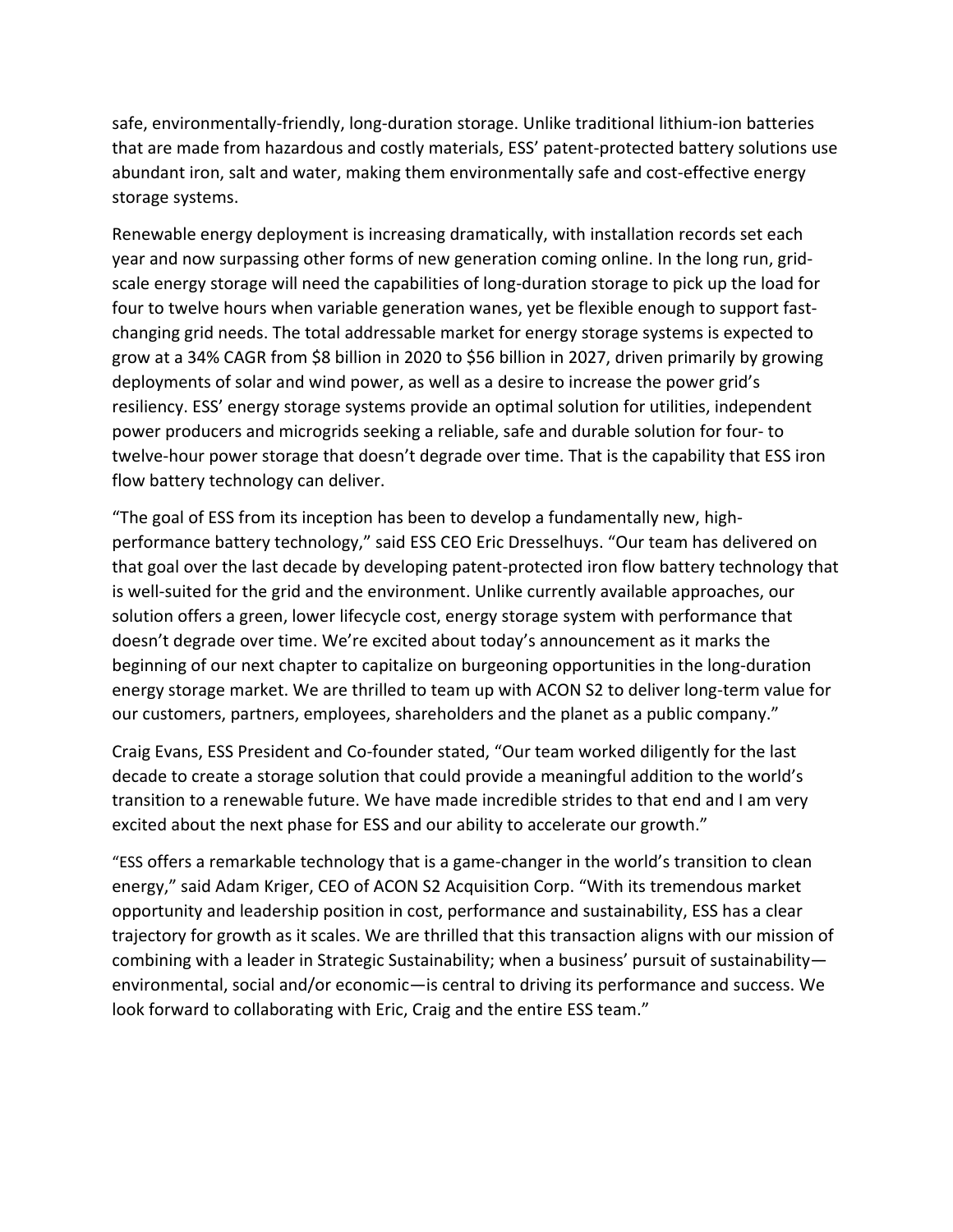#### **Transaction Overview**

The business combination values the combined company at a \$1.072 billion pro forma enterprise value. The transaction will provide approximately \$465 million of pro forma net cash to the combined company, assuming no redemptions by ACON S2 shareholders. Assuming no public shareholders of ACON S2 exercise their redemption rights, ESS' existing shareholders, including its founders, will own approximately 64% of the combined company. As part of the transaction, ACON S2 raised a \$250 million fully committed PIPE from institutional investors including Fidelity Management & Research Company LLC, SB Energy Global Holdings Ltd, a wholly-owned subsidiary of SoftBank Group Corp., Breakthrough Energy Ventures and BASF. In total, investors in the PIPE will own approximately 16% of the issued and outstanding shares of common stock of the combined company at closing. The net proceeds from this transaction will be used to increase manufacturing capacity globally and invest in extending ESS' technology advantage.

The Boards of Directors of ESS and ACON S2 have unanimously approved the transaction. The transaction is expected to close in the third quarter.

Additional information about the proposed transaction, including a copy of the business combination and investor presentation, will be provided in a Current Report on Form 8-K to be filed by ACON S2 with the Securities and Exchange Commission and will be available on the ESS investor relations page at essinc.com/investors and at [www.sec.gov.](http://www.sec.gov/)

# **Advisors**

Deutsche Bank Securities Inc. is serving as capital markets advisor and placement agent to ACON S2. Kirkland & Ellis LLP is serving as legal counsel to ACON S2. Nomura Greentech Capital Advisors, LLC is serving as financial advisor and Wilson Sonsini Goodrich & Rosati, P.C. is serving as legal counsel to ESS. Fried, Frank, Harris, Shriver & Jacobson LLP is serving as placement agent's counsel on the PIPE transaction. Deutsche Bank Securities Inc., Cowen and Company and Stifel, Nicolaus & Company served as joint-book running managers for the ACON S2 initial public offering.

# **Conference Call and Webcast Information**

ESS and ACON S2 will host a joint investor conference call to discuss the proposed transaction on May 7, 2021, at 8:00 a.m. EDT. Interested parties may listen to the prepared remarks via telephone by calling (855) 859-2056 in the U.S., or for international callers, by calling (404) 537- 3406 and entering conference ID 2588795. A telephone replay will be available until May 19, 2021, by dialing (855) 859-2056 in the U.S., or for international callers, (404) 537-3406 with conference ID 2588795.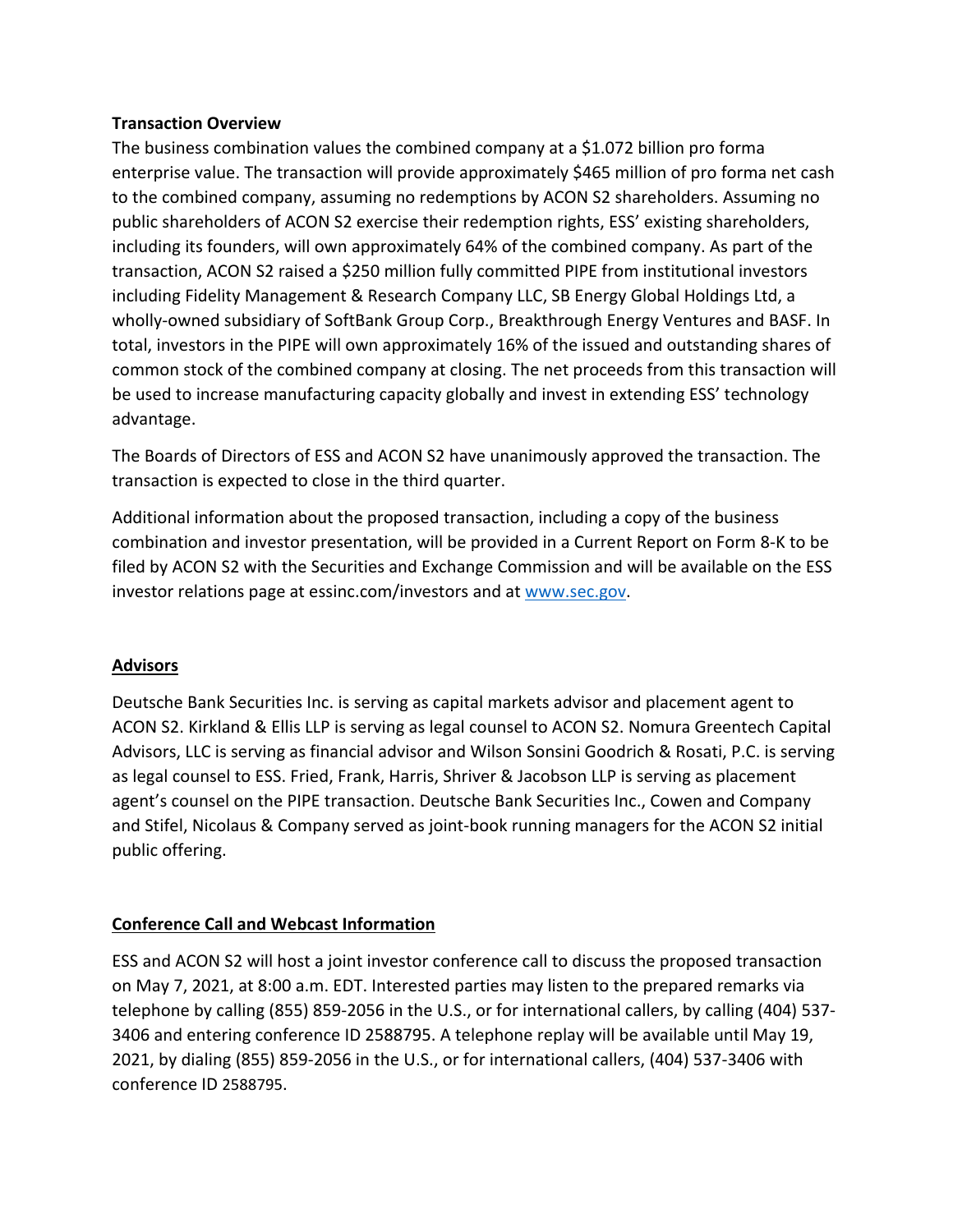#### **Investor Presentation**

A link to the company's investor presentation and other resources related to the transaction can be found here: [https://essinc.com/investors/.](https://essinc.com/investors/)

#### **About ESS Inc.**

ESS Inc. designs, builds and deploys environmentally sustainable, low-cost, iron flow batteries for long-duration commercial and utility-scale energy storage applications requiring from 4 to 12 hours of flexible energy capacity. The Energy Warehouse™ and Energy Center™ use earthabundant iron, salt, and water for the electrolyte, resulting in an environmentally benign, longlife energy storage solution for the world's renewable energy infrastructure. Established in 2011, ESS Inc. enables project developers, utilities, and commercial and industrial facility owners to make the transition to more flexible non-lithium-ion storage that is better suited for the grid and the environment. For more information visit [www.essinc.com.](http://www.essinc.com/)

# **About ACON S2 Acquisition Corp**.

ACON S2 is a blank check company whose business purpose is to effect a merger, capital stock exchange, asset acquisition, stock purchase, reorganization or similar business combination with one or more businesses. ACON S2 has a focus on businesses that employ a strategic approach to sustainability; that is, a business whose pursuit of sustainability—environmental, social and/or economic—is core to driving its performance and success. ACON S2's sponsor is an affiliate of ACON Investments, L.L.C.

# **About ACON Investments, L.L.C.**

ACON Investments, L.L.C., headquartered in Washington, DC, is an international private equity firm investing in North America, Latin America and Europe. Founded in 1996, ACON has managed approximately \$6 billion of capital to date and has professionals in Washington, DC, Los Angeles, Mexico City, São Paulo, Bogotá and Madrid. For more information, visit [www.aconinvestments.com.](http://www.aconinvestments.com/)

# **Additional Information and Where to Find It**

A full description of the terms of the transaction will be provided in a registration statement on Form S-4 to be filed with the SEC by ACON S2 that will include a prospectus with respect to the combined company's securities to be issued in connection with the business combination and a proxy statement with respect to the shareholder meeting of ACON S2 to vote on the business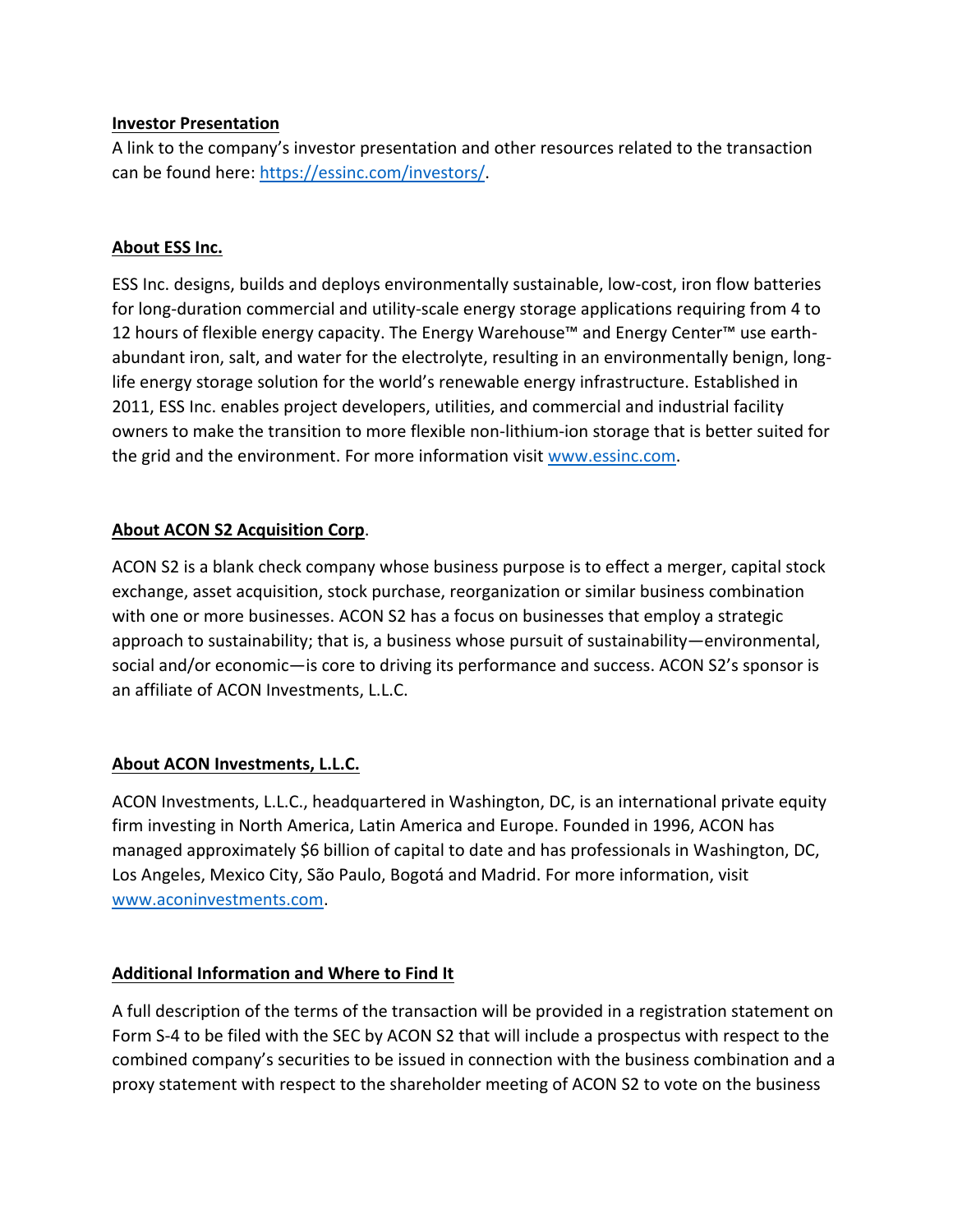combination. **ACON S2 urges its investors, shareholders and other interested persons to read, when available, the preliminary proxy statement/prospectus as well as other documents filed with the SEC because these documents will contain important information about ACON S2, the Company and the transaction.** After the registration statement is declared effective, the definitive proxy statement/prospectus to be included in the registration statement will be mailed to shareholders of ACON S2 as of a record date to be established for voting on the proposed business combination. Once available, shareholders will also be able to obtain a copy of the S-4, including the proxy statement/prospectus, and other documents filed with the SEC without charge, by directing a request to: ACON S2, 1133 Connecticut Avenue NW, Suite 700, Washington, DC 20036. The preliminary and definitive proxy statement/prospectus to be included in the registration statement, once available, can also be obtained, without charge, at the SEC's website ([www.sec.gov\)](https://protect-us.mimecast.com/s/piM5C9r2EjfxAJz7UOjdLD?domain=sec.gov).

# **Participants in the Solicitation**

ACON S2 and ESS and their respective directors and officers may be deemed to be participants in the solicitation of proxies from ACON S2's stockholders in connection with the proposed transaction. Information about ACON S2's directors and executive officers and their ownership of ACON S2's securities is set forth in ACON S2's filings with the SEC. To the extent that holdings of ACON S2's securities have changed since the amounts printed in ACON S2's Registration Statement on Form S-1, such changes have been or will be reflected on Statements of Change in Ownership on Form 4 filed with the SEC. Additional information regarding the interests of those persons and other persons who may be deemed participants in the proposed transaction may be obtained by reading the proxy statement/consent solicitation statement/prospectus regarding the proposed transaction when it becomes available. You may obtain free copies of these documents as described in the preceding paragraph.

#### **No Offer or Solicitation**

This press release is not a proxy statement or solicitation of a proxy, consent or authorization with respect to any securities or in respect of the potential transaction and shall not constitute an offer to sell or a solicitation of an offer to buy the securities of ACON S2, ESS or the combined company, nor shall there be any sale of any such securities in any state or jurisdiction in which such offer, solicitation, or sale would be unlawful prior to registration or qualification under the securities laws of such state or jurisdiction. No offer of securities shall be made except by means of a prospectus meeting the requirements of the Securities Act.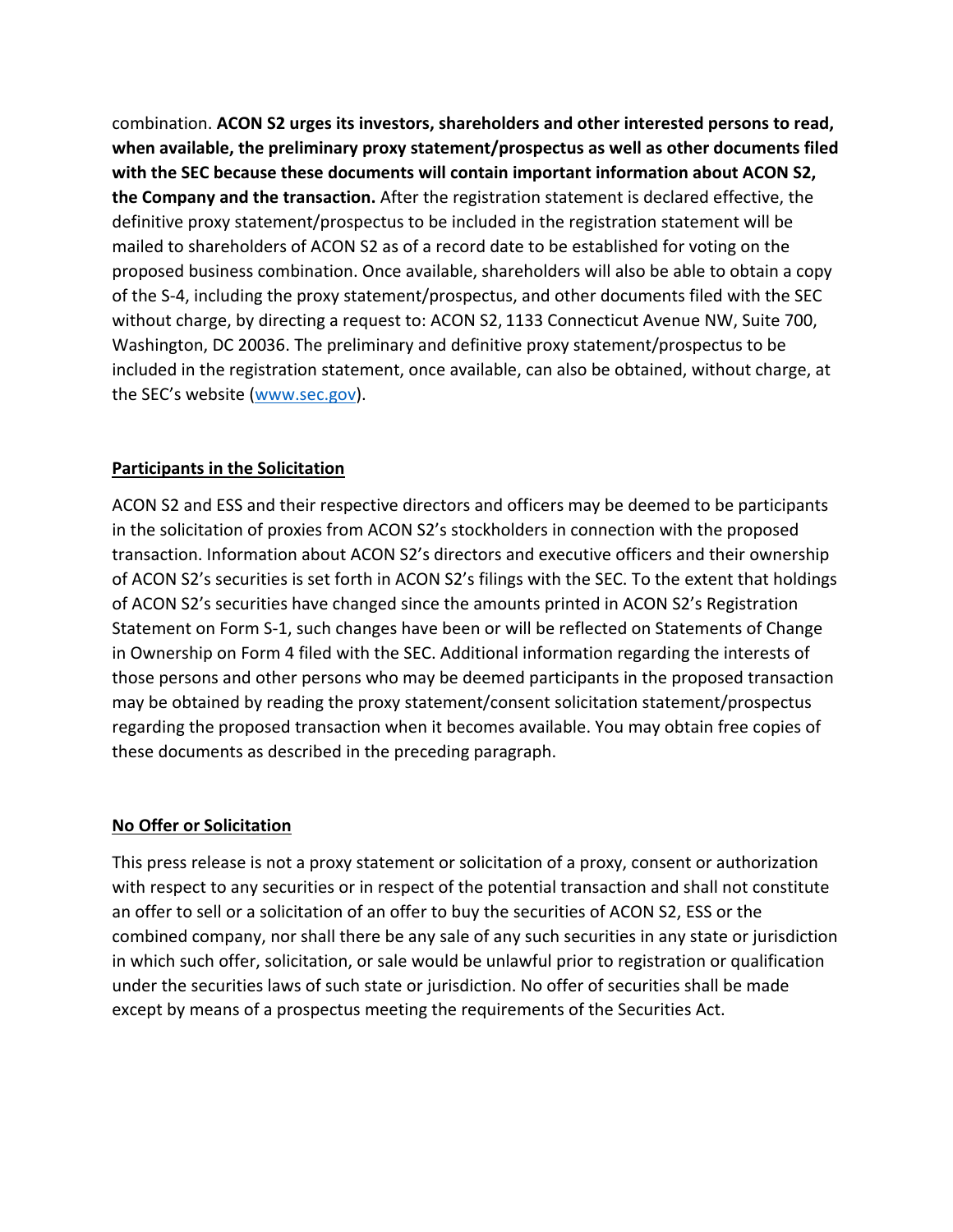#### **Forward-Looking Statements**

This communication contains certain forward-looking statements, including statements regarding ACON S2's, ESS' or their management teams' expectations, hopes, beliefs, intentions or strategies regarding the future. The words "anticipate", "believe", "continue", "could", "estimate", "expect", "intends", "may", "might", "plan", "possible", "potential", "predict", "project", "should", "would" and similar expressions may identify forward-looking statements, but the absence of these words does not mean that a statement is not forward-looking. These forward-looking statements are based on ACON S2's and ESS' current expectations and beliefs concerning future developments and their potential effects on ACON S2, ESS or any successor entity of the proposed transactions. Many factors could cause actual future events to differ materially from the forward-looking statements in this presentation, including but not limited to: (i) the risk that the proposed transactions may not be completed in a timely manner or at all, which may adversely affect the price of ACON S2's securities, (ii) the failure to satisfy the conditions to the consummation of the proposed transactions, (iii) the occurrence of any event, change or other circumstance that could give rise to the termination of the business combination, (iv) the effect of the announcement or pendency of the proposed transactions on ESS' business relationships, operating results and business generally, (v) risks that the proposed transactions disrupt current plans and operations of ESS, (vi) changes in the competitive and highly regulated industries in which ESS plans to operate, variations in operating performance across competitors, changes in laws and regulations affecting ESS' business and changes in the combined capital structure and (vii) the ability to implement business plans, forecasts and other expectations after the completion of the proposed transactions, and identify and realize additional opportunities. There can be no assurance that the future developments affecting ACON S2, ESS or any successor entity of the proposed transactions will be those that we have anticipated. These forward-looking statements involve a number of risks, uncertainties (some of which are beyond ACON S2's or ESS' control) or other assumptions that may cause actual results or performance to be materially different from those expressed or implied by these forward-looking statements. You should carefully consider the foregoing factors and the other risks and uncertainties described in the "Risk Factors" section of ACON S2's registration on Form S-1 (File No. 333-248515), the registration statement on Form S-4 expected to be filed in connection with the business combination, and other documents filed by ACON S2 from time to time with the SEC. These filings identify and address other important risks and uncertainties that could cause actual events and results to differ materially from those contained in the forward-looking statements. Except as required by law, ACON S2 and ESS are not undertaking any obligation to update or revise any forward-looking statements whether as a result of new information, future events or otherwise. Neither ACON S2 nor ESS gives any assurance that either the ACON S2 or ESS, or the combined company, will achieve its expectations.